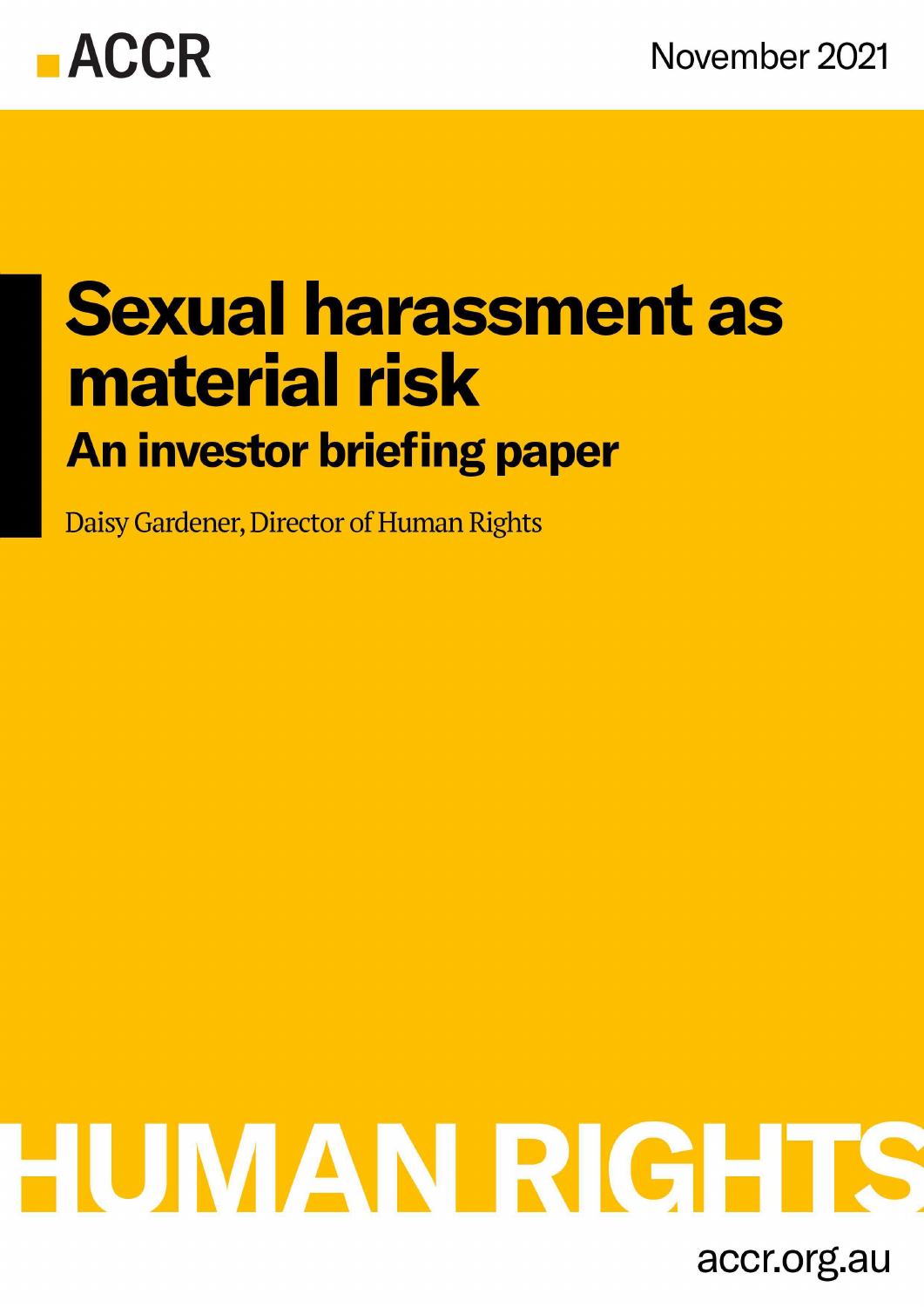

Contact us: office@accr.org.au accr.org.au

### ABOUT ACCR

The Australasian Centre for Corporate Responsibility (ACCR) is a research and shareholder advocacy organisation. We publish research and analysis on the environmental, social and governance practices of corporate Australia. We have a small portfolio of shares that we hold for the purpose of engaging with companies, including through the filing of shareholder resolutions. ACCR is philanthropically funded, not-for-profit, and independent.

© Australasian Centre for Corporate Responsibility 2021

Cover: Ainslee Hunter

Layout: Hanifa Abdiraihan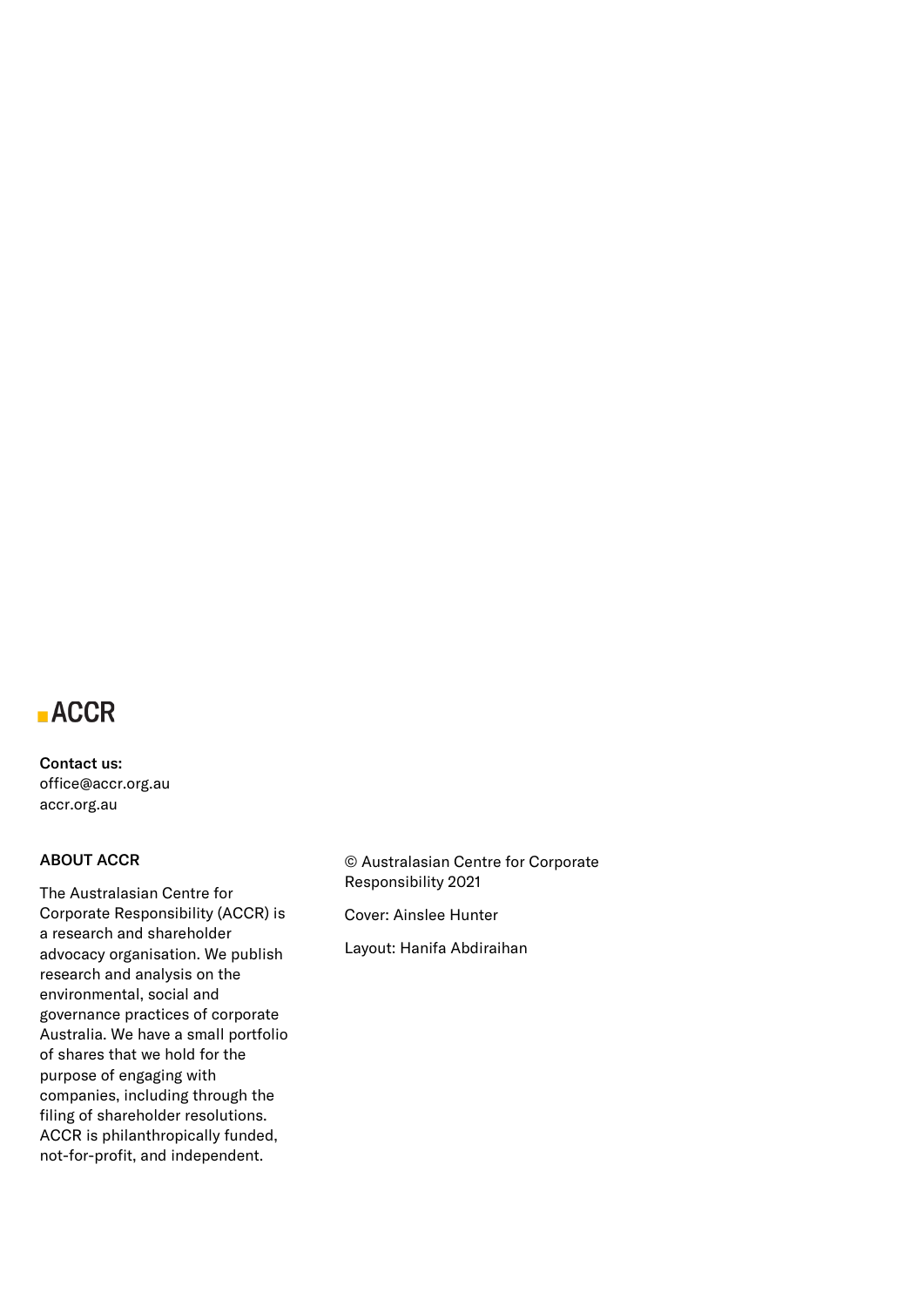### TABLE OF CONTENTS

| <b>EXECUTIVE SUMMARY</b>               | 4  |
|----------------------------------------|----|
| About this Briefing Paper              | 4  |
| A MATERIAL RISK                        | 5  |
| <b>FINANCIAL RISK</b>                  | 7  |
| <b>REPUTATION AND OPERATIONAL RISK</b> | 9  |
| <b>GOVERNANCE RISK</b>                 | 11 |
| <b>TRANSPARENCY IS KEY</b>             | 12 |
| What Companies Should Be Reporting     | 13 |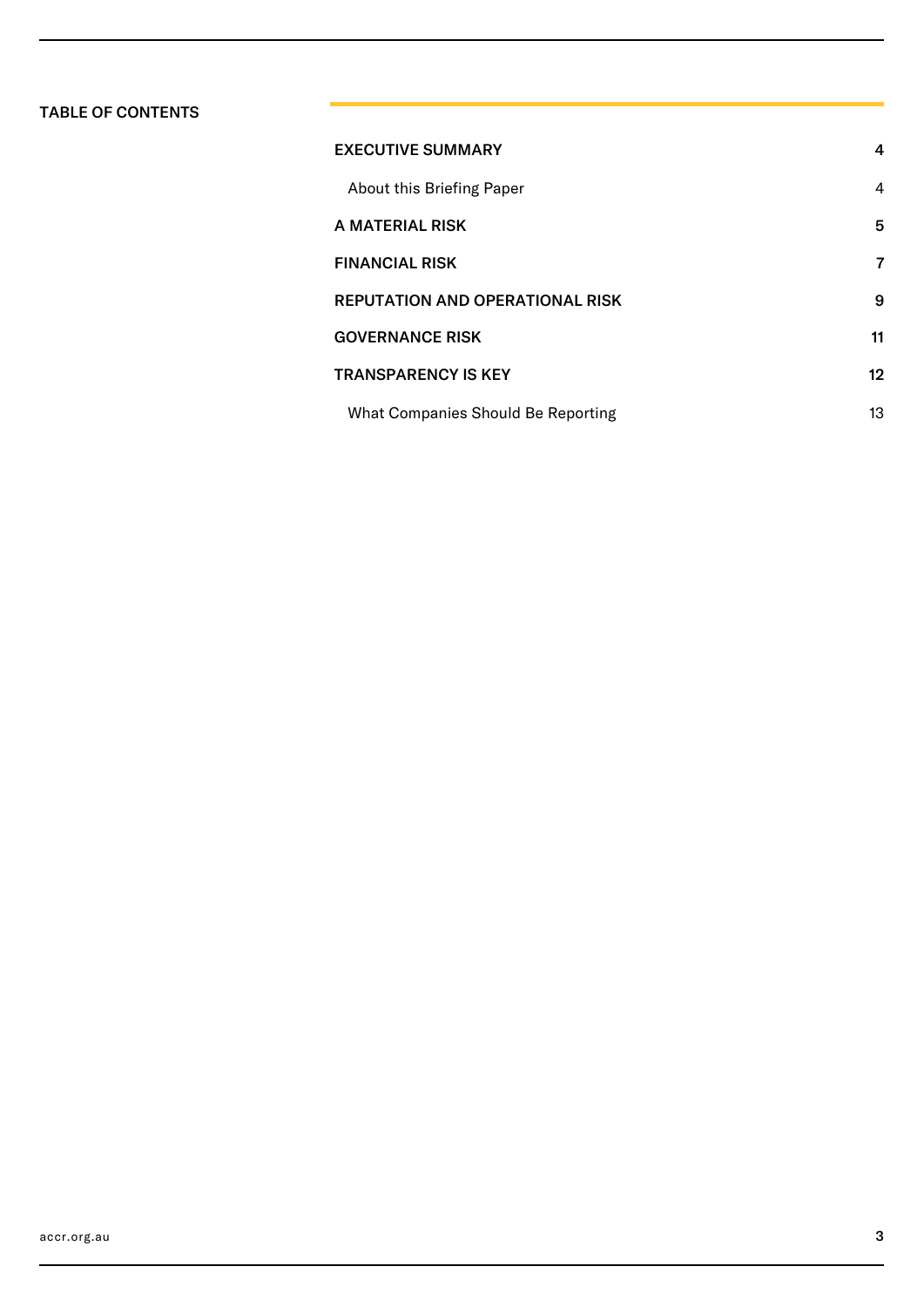### <span id="page-3-1"></span>Executive Summary

### *"(...) sexual harassment is a key issue because of its potential to destroy company value"*

Louise Davidson Australian Council of Superannuation Investors<sup>1</sup>

Sexual harassment in the workplace damages company reputation and social license. It affects operation and labour costs and presents a significant financial risk. And yet companies are not required to provide investors with the information to assess the management of this risk.

In 2020 and 2021 AMP Capital, QBE, Fortescue Metals Group, BHP and Rio Tinto have experienced reputational and other damage over failures to prevent and respond to sexual harassment within their workplaces. Growing attention on this issue has exposed companies that do not have adequate systems in place to protect employees from sexual harassment or to handle complaints. New research has found that sexual harassment reveals significant future problems for companies in terms of profitability, labour costs, and stock performance.

It is increasingly apparent that investors need to better understand the different types of risks posed by sexual harassment, including long-term financial risks, operational disruptions and reputational damage. Timely reporting by ASX companies on sexual harassment prevention and response measures is necessary to

ensure investors have relevant information to assess company performance and governance of these issues. Companies need to disclose to shareholders how they are implementing the Respect@Work seven domains of change to demonstrate a systematic and thorough approach to sexual harassment prevention and response.

### <span id="page-3-0"></span>ABOUT THIS BRIEFING PAPER

This briefing paper examines the financial, governance and operational risks of sexual harassment as well as actions companies can take to manage these risks. It draws primarily on the work of Sex Discrimination Commissioner Kate Jenkins, including her landmark findings from *Respect@Work* arising from the Sexual Harassment National Inquiry and the follow up report, *Equality Across the Board*, commissioned in 2021 by the Australian Council of Superannuation Investors.

Despite being a key recommendation of Commissioner Kate Jenkins and being supported by business and

industry associations, the Government did not enact Recommendation 17 of *Respect@Work* which calls for the introduction of a positive duty on all employers to take reasonable and proportionate measures to eliminate sex discrimination, sexual harassment and victimisation. With this key regulation lacking, it is up to companies to ensure their prevention and response measures are sufficient to manage the material risks to employees, workplaces, companies and shareholders, posed by sexual harassment.

Building on the key Australian Human Rights Commission reports, this brief examines the specific shareholder risks and what companies can be doing to mitigate them. *Equality Across the Board* provided aggregated information on ASX200 companies and sexual harassment. ACCR will take this further by exploring specific sectors, as well as publishing information about how individual companies within these sectors are performing on sexual harassment prevention and response.

<sup>&</sup>lt;sup>1</sup> "How will first Respect@Work recommendations affect women in workplaces?", *ABC News*, 14 September 2021 [\(link\)](https://www.abc.net.au/news/2021-09-14/sexual-harrassment-respect-at-work-report-gender-equality/100456676).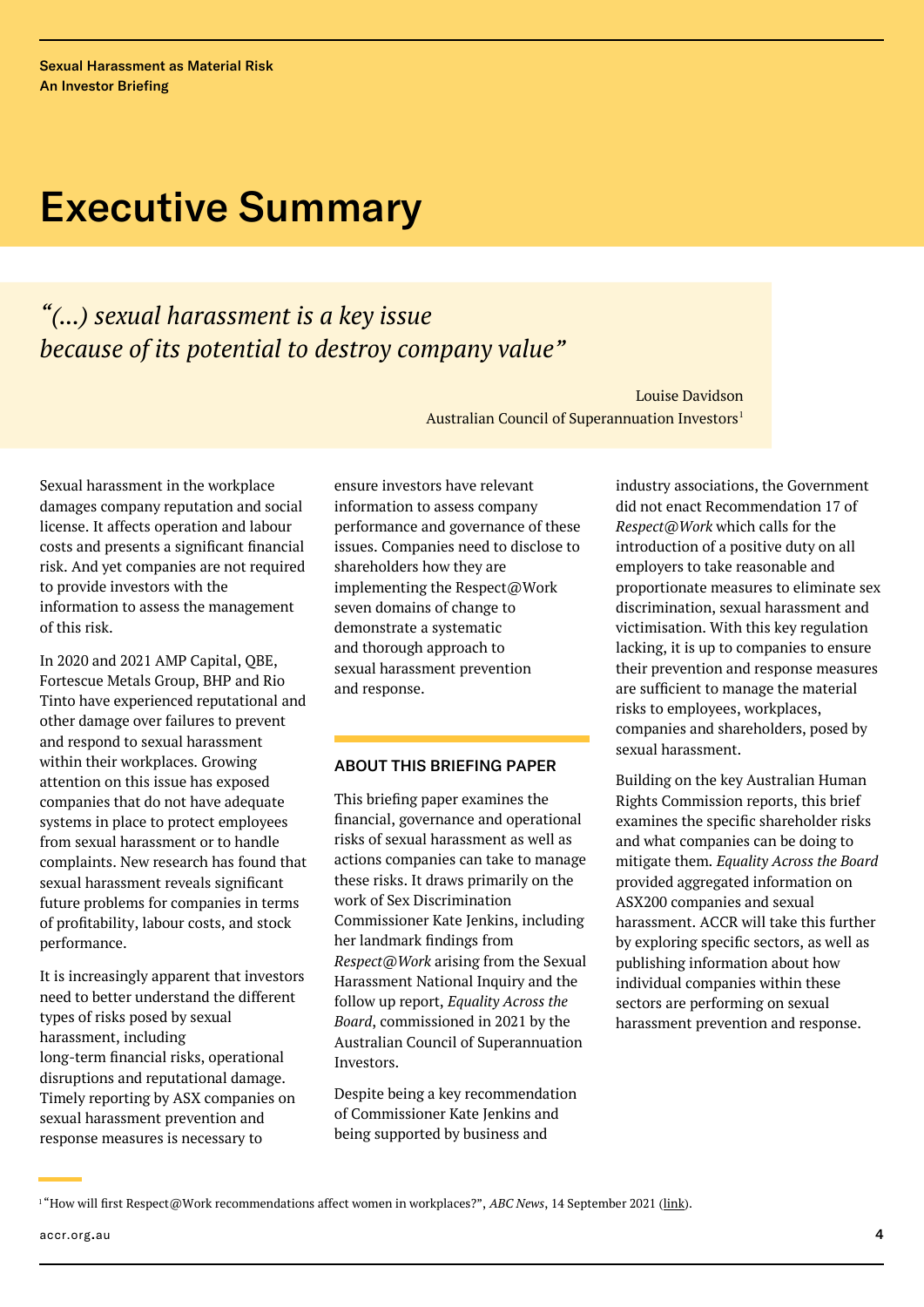### <span id="page-4-0"></span>Material Risk

### **Australia now ranks well behind other countries in preventing and responding to sexual harassment.<sup>2</sup>**

In 2018 alone, sexual harassment cost the Australian economy an estimated \$3.8 billion in lost productivity, staff turnover, absenteeism and other impacts.<sup>3</sup> In its most recent comprehensive survey, the Australian Human Rights Commission found that sexual harassment in Australian workplaces is widespread and pervasive with one in three people having experienced sexual harassment at work in the past five years. $4$  In submissions to the National Inquiry into Sexual Harrassment, the Commission heard about a range of financial and other organisational impacts for employers following complaints of workplace sexual harassment. These impacts included time and organisational resources absorbed by responding to and investigating complaints, increase in workers' compensation premiums, reputational damage and consequent impacts on attracting talent, customers and clients, as well as value to shareholders.<sup>5</sup>

Australian companies and investors would do well to take notice of trends in the United States where there are a considerable number of sexual

harassment shareholder resolutions. In 2019 Walmart, Alphabet and Amazon all faced resolutions on sexual harassment.<sup>6</sup> Investment management company, Arjuna Capital, together with a national women's rights organisation, put a resolution to Comcast/NBCUniversal in June 2021 calling for an independent investigation into its failures to prevent workplace sexual harassment.<sup>7</sup> Importantly, proxy advisor Glass Lewis recommended in favour of the Comcast resolution, saying that "bringing in an independent party to conduct the requested investigation would allow for a more thorough accounting of the issues raised by the proposal".<sup>8</sup> Glass Lewis further noted that the investigation was of particular importance, as it could signal the seriousness with which the company takes the issue to the company's employees, and could ultimately help the company to foster a more open, diverse, and engaged workforce. Arjuna also put up a resolution to Microsoft for its December 2021 AGM to "independently investigate and confront … transparently claims of sexual harassment and gender discrimination" following allegations of sexual misconduct by former CEO

Bill Gates.<sup>9</sup> The resolution urges Microsoft to release an annual transparency report, detailing its sexual harassment policies and investigations into alleged incidents across the company.

Some resolutions have received very strong support. Through the 2021 proxy season, a resolution to Goldman Sachs on mandatory arbitration – which can hide sexual harassment problems – received 53.2%, while a resolution on sexual harassment to solar panel manufacturer, Sunrun, received 59.4%.<sup>10</sup>

Proxy advisors are increasingly considering sexual harassment a material risk. When considering a proposal requesting that XPO Logistics, Inc report on whether (and how) it planned to integrate ESG metrics into the performance measures of executive officers, Glass Lewis noted that: "XPO had faced significant controversy concerning its treatment of employees, having been accused of permitting sexual harassment and gender discrimination. We viewed this as a material issue and one that could pose further financial risks to the company."<sup>11</sup> Glass Lewis further noted that proposals on diversity, sexual harassment and workforce policies received 28% support (up from 26% in 2019), which "further

<sup>8</sup>Glass Lewis, 2020 Proxy Season Review, p. 31.

<sup>2</sup>The Australian Human Rights Commission, *Respect@Work: Sexual Harassment National Inquiry Report 2020*, p. 9.

<sup>&</sup>lt;sup>3</sup>Deloitte Access Economics, *The economic costs of sexual harassment in the workplace*, 2018 [\(link](https://www2.deloitte.com/au/en/pages/economics/articles/economic-costs-sexual-harassment-workplace.html)).

<sup>4</sup>Australian Human Rights Commission, *Everyone's Business: Fourth National Survey on Sexual Harassment in Australian Workplaces*, 2018, p. 8. <sup>5</sup>The Australian Human Rights Commission, *Respect@Work: National Inquiry into Sexual Harassment in Australian Workplaces*, 2020, p. 285.

<sup>&</sup>lt;sup>6</sup>Ceres, "Adopt board oversight of workplace sexual harassment (WMT, 2019 Resolution)", 2019 [\(link](https://engagements.ceres.org/ceres_engagementdetailpage?recID=a0l1H00000BYhUMQA1)).

<sup>7</sup>Aruna Capital, "Pressure builds on Comcast/NBCUniversal after it fails to kill June 3rd Shareholder vote on workplace sexual harassment", 3 June 2021.

<sup>9</sup>BusinessWire, "Arjuna Capital Shareholder Resolution: Microsoft Needs Independent and Transparent Investigation of Gender Discrimination, Sexual Harassment", 16 June 2021.

<sup>&</sup>lt;sup>10</sup>As You Sow, "Record Breaking Year for Environmental, Social, and Sustainable Governance Shareholder Resolutions", June 2021 ([link\)](https://www.asyousow.org/press-releases/2021/6/24/record-breaking-year-for-environmental-social-and-sustainable-governance-shareholder-resolutions).  $^{11}$  Glass Lewis, 2020 Proxy Season Review: Shareholder Proposals, 2020 ( $\underline{\text{link}}$ ).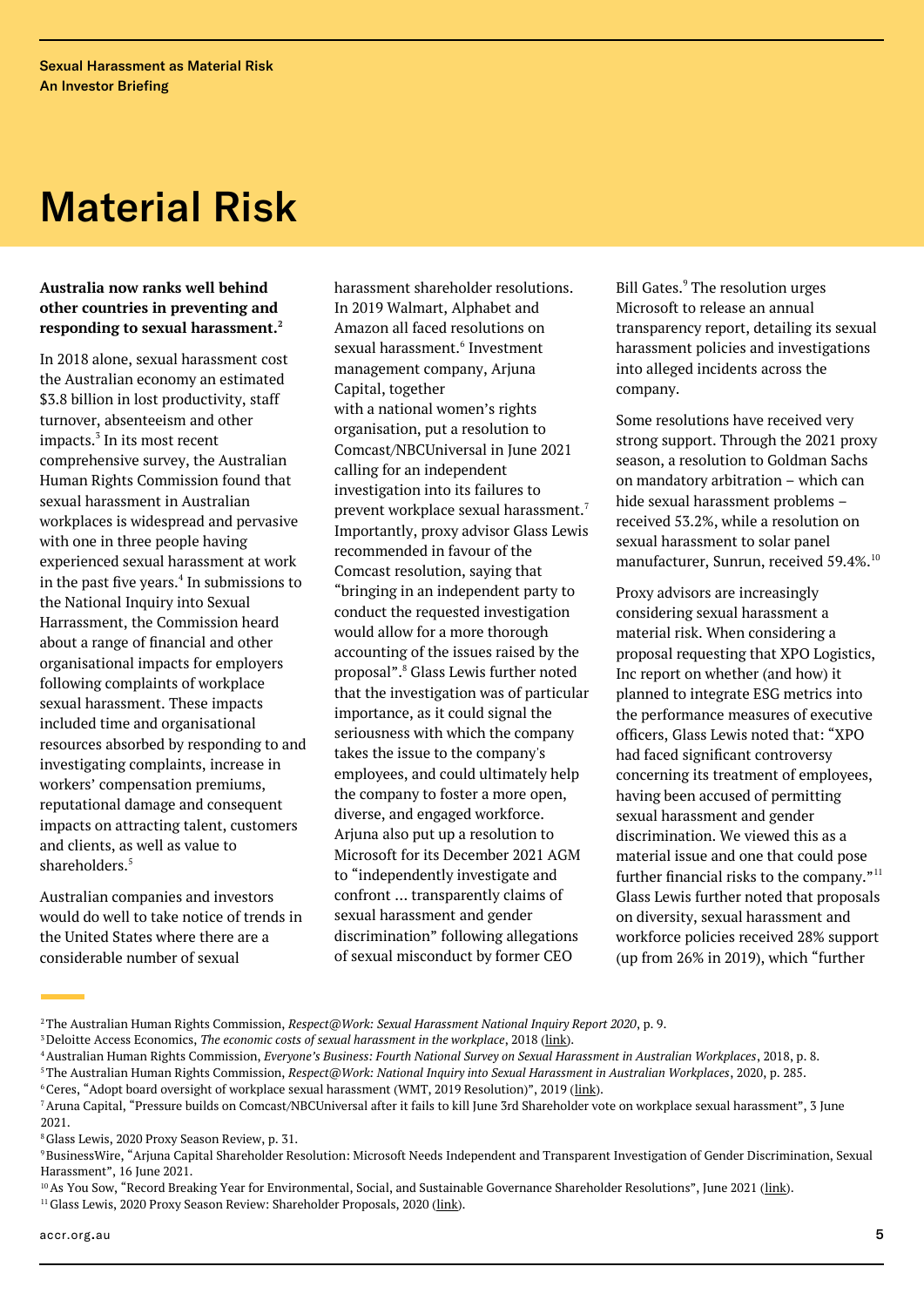### Sexual Harassment as Material Risk An Investor Briefing

indicates strong shareholder support and a significant continued investor interest in this issue".<sup>12</sup>

Proxy advisor ISS notes in its *2021 ESG Themes and Trends* that, "even prior to the pandemic, the #MeToo movement exposed companies which did not have adequate protections in place to protect employees from sexual harassment and that complaints were often not handled properly. Stakeholders are holding companies to account on their 'social license to operate', demanding greater

alignment between management and boards and broader society."<sup>13</sup>

The Australian Insitute of Company Directors's (AICD) *Governance Snapshot: The Board's Role in Responding to Workplace Sexual Harassment – a 'Complainant-Centric' Approach*, published August 2021, found that sexual harassment causes harm to organisations in which it occurs, from a culture, governance and safety perspective. $^{14}$  It highlights several areas of risk for boards

including a significant legal liability for organisations that fail to prevent and appropriately respond to sexual harassment in the workplace.

Momentum on addressing sexual harassment is growing in Australia and companies cannot afford to wait for government regulation to catch up. Investors in Australia need to undertand the different types of risks posed by sexual harassment, including long term financial risks, operational disruptions and reputational damage.  $\blacksquare$ 

<sup>&</sup>lt;sup>12</sup> Glass Lewis, 2020 Proxy Season Review: Shareholder Proposals, p. 29.

<sup>13</sup>ISS, *Volatile Transitions Navigating ESG in 2021, ESG Themes and Trends*, 2021, p. 41.

<sup>&</sup>lt;sup>14</sup> Australian Institute of Company Directors, *Governance Snapshot: The Board's Role in Responding to Workplace Sexual Harassment – a 'Complainant-Centric' Approach*, August 2021.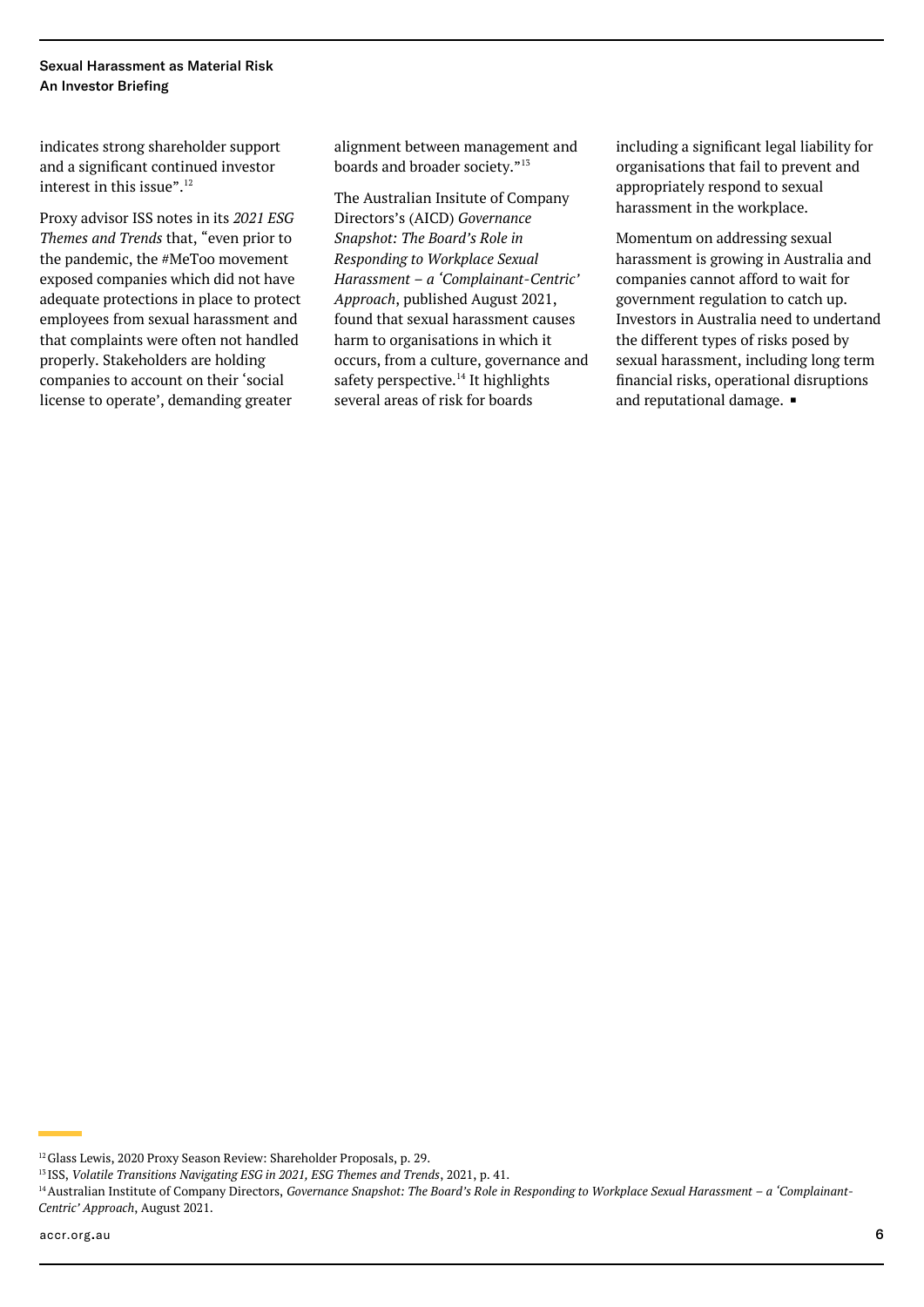### <span id="page-6-0"></span>Financial Risk

### **Investors should take sexual harassment seriously as a long-term financial risk.**

New research outlined in the Journal of Corporate Finance found that stock performance, profitablility and labour costs are all impacted by sexual harassment. The study found that the average effect of a sexual harassment scandal is significant with around 1.5% abnormal decrease in market value over the event day and the following trading day. It also found that the effect is considerably amplified by the involvement of a CEO in the scandal, high news coverage and number of accusers, while companies' selfdisclosure of misconduct mitigates the effect.<sup>15</sup>

Another study by University of Manitoba, York University and Université Laval found that sexual harassment reveals significant future problems for companies in terms of profitability, labour costs, and stock

performance. The study created a sexual harassment score by calculating the proportion of sexual harassment reports by company and year between 2011–2017 to obtain a company-level annual measure of sexual harassment. It found that high sexual harassment scores (the higher the score the poorer the rating) are associated with sharp declines in operating profitability and increases in labour costs.<sup>16</sup> Companies in the top 1% to 5% of the sexual harassment score earned lower riskadjusted stock returns, representing an annual shareholder value loss of \$0.8 to \$1.4 billion per harassmentprone company.

This type of disruption and loss appears to have played out in Australia through 2020 and 2021. In July 2020 AMP promoted its global head of infrastructure equity, Boe Pahari, to chief executive of AMP Capital despite knowing he had been penalised \$2.2 million after settling a sexual harassment claim brought by a female subordinate.<sup>17</sup> After AMP appointed Boe Pahari, CEO of institutional investor HESTA, Debbie Blakely, shared concerns about AMP's handling of the promotion commenting, "[f]ailure to align with society's values can lead to a loss of financial value for a company and this issue is taken very seriously by long-term investors".<sup>18</sup> On 16 July 2020, investment consultant JANA publicly cautioned superannuation funds against placing new money with AMP Capital.<sup>19</sup> This was followed by Q Super ending its relationship with AMP Capital, which managed QSuper's \$400 million allocation to sustainable investments.<sup>20</sup> AMP's share price dropped following investor pressure and media reports in 2020 and the company's woes continued into 2021. While the All Ordinaries Index (ASX: XAO) has gained 10.38% over the 9 months to October 2021, AMP share price is down 27.88% over the same period.<sup>21</sup>



Data source: ASX, **[AMP Share Price and Company Information](https://www2.asx.com.au/markets/company/amp)**, January 2021-12 October 2021.

<sup>&</sup>lt;sup>15</sup> Borelli-Kjaer, Mads & Schack, Laurids & Nielsson, Ulf. (2021). #MeToo: Sexual harassment and company value. Journal of Corporate Finance. 67. 101875. 10.1016/j.jcorpfin.2020.101875. The study identifies the impact of reported sexual harassment on firm value through the use of 200 unique incidents.

<sup>&</sup>lt;sup>16</sup>Au, Shiu-Yik and Dong, Ming and Tremblay, Andreanne, Employee Sexual Harassment Reviews and Firm Value (July 30, 2021).

<sup>&</sup>lt;sup>17</sup> Michael Roddan, "AMP's Boe Pahari paid a \$2.2 million penalty", *The Australian Financial Review* ([link\)](./AMP).

<sup>18</sup>Aleks Vickovich and Joanna Mather, "Big Super leans in on AMP's gender problem", *The Australian Financial Review*, 15 July 2020.

<sup>&</sup>lt;sup>19</sup> Aleks Vickovich, "Pahari fallout threatens AMP's super fund rivers of gold", *The Australian Financial Review*, 16 July 2020 [\(link\)](https://www.afr.com/companies/financial-services/pahari-fallout-threatens-amp-s-super-fund-rivers-of-gold-20200716-p55cop).

<sup>&</sup>lt;sup>20</sup> Aleks Vickovich and Michael Roddan, "QSuper yanks \$400m ethical mandate from AMP", *The Australian Financial Review*, 18 July 2020 [\(link\)](https://www.afr.com/companies/financial-services/qsuper-yanks-400m-ethical-mandate-from-amp-20200817-p55mib).  $^{21}\mathrm{ASX},$  "AMP Share Price and Company Information", accessed 12 October 2021 ( $\underline{\text{link}}$ ).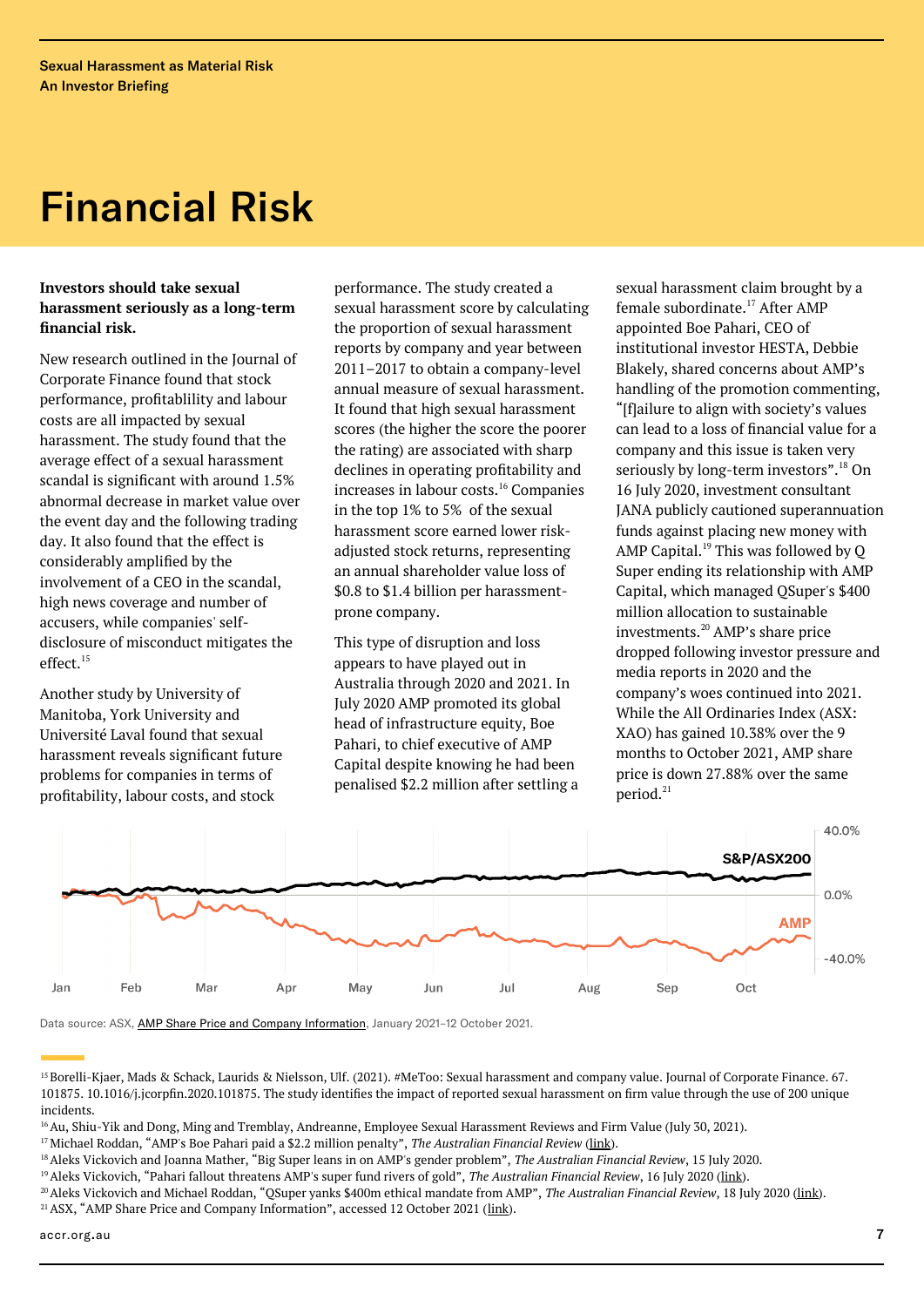### Sexual Harassment as Material Risk An Investor Briefing

There are multiple factors involved in AMP's reduced share price, but there is little doubt that the lengthy sexual harassment scandal in 2020 including the resignation of Chairman David Murray and board director John Fraser due to the handling of the issue left a significant mark on the company and contributed to its underperformance.

QBE shares dropped by 7.5% in 12 days from the time a complaint was lodged against chief executive Pat Regan to his dismissal on 1 September  $2020$ .<sup>22</sup> In the U.S, the market capitalisation of Wynn Resorts reportedly dropped an estimated 3.5 billion USD following harassment allegations against CEO Steve Wynn

covered in the Wall Street Journal.<sup>23</sup> While these examples represent short term share price impacts, they align with the literature on market signals that generally follow the public airing of evidence of sexual harassment and misconduct. ■

 $22$  ASX, "QBE Share Price and Company Information" ( $\overline{link}$ ).

<sup>&</sup>lt;sup>23</sup> Wynn Resorts Loses \$3.5 Billion After Sexual Harassment Allegations Surface About Steve Wynn, *Fortune*, 30 January 2018 ([link\)](https://finance.yahoo.com/news/wynn-resorts-loses-3-5-202640744.html).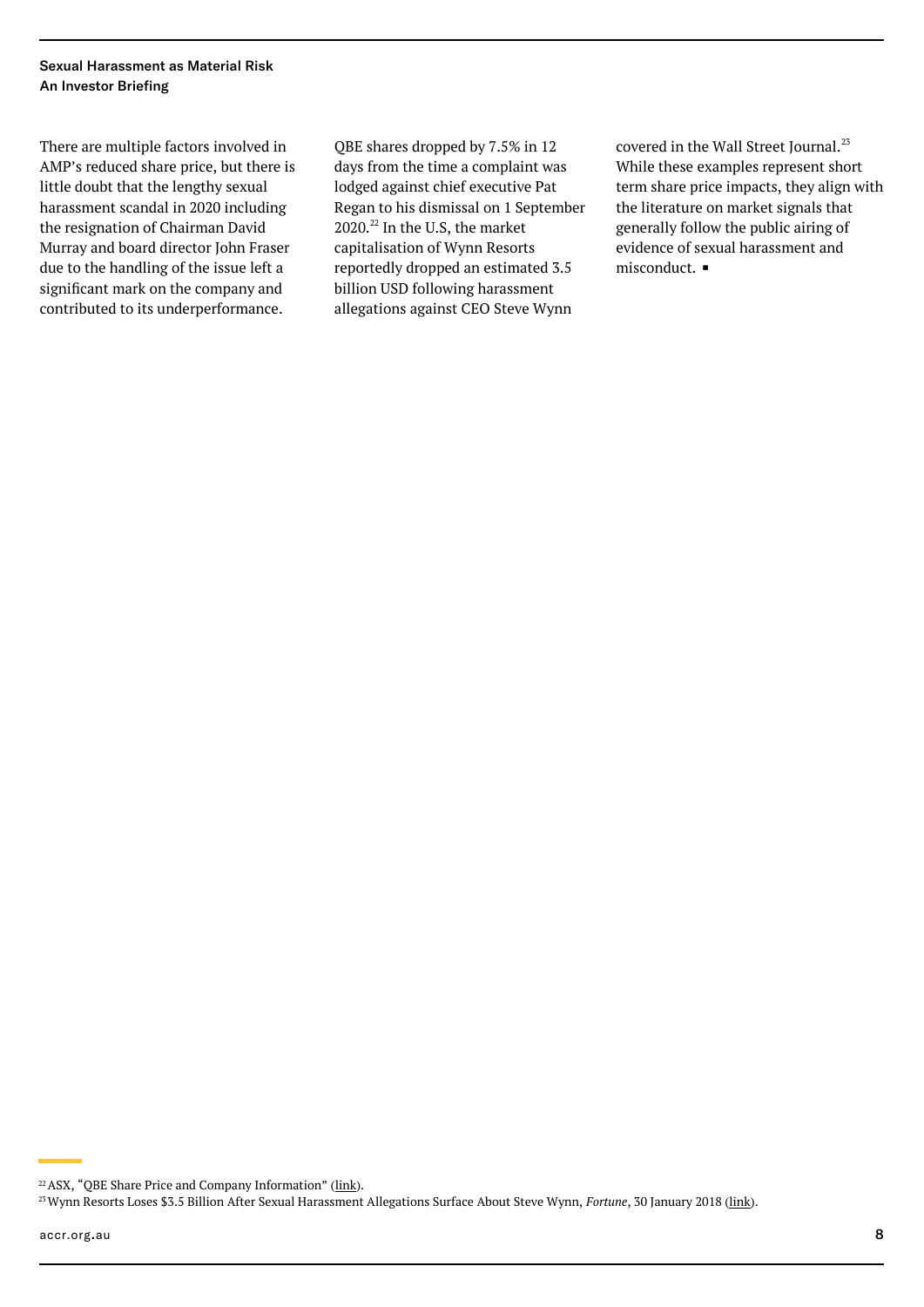### <span id="page-8-0"></span>Reputation and Operational Risk

*"A single sexual harassment claim can dramatically reduce public perceptions of an entire organization's gender equity"*

*Harvard Business Review*<sup>24</sup>

### **Investors should consider the significant reputational and workforce risks that sexual harassment presents.**

The Australian mining industry is one example where sexual harassment is presenting very clear risks. The mining industry has been in the spotlight in 2021 with serious allegations including sexual assault and rape at mine sites.<sup>25</sup>

Recent evidence to an inquiry into sexual harassment against women in the fly-in-fly-out (FIFO) industry has shown that Australian mining companies are not doing enough to prevent sexual harassment in the workplace.<sup>26</sup> 74% of women experience sexual harassment in the mining industry, but only 17% of women in Australia report harassment in workplaces.<sup>27</sup>

The extremely high incidence of sexual harassment in the mining industry are reinforced by results of a 2021 survey of 425 workers undertaken for the inquiry by the Western Mine Workers' Alliance.<sup>28</sup> The results show that despite years of unions raising concerns around sexual harassment in the industry, one in five respondents said they experienced physical sexual assault, one in five women said they had been explicitly and implicitly offered career advancement or benefits in return for sexual favours, and one in three had received requests for sexual favours and repeated invitations to engage in sexual relationships.

The pervasiveness of harassment is damaging to workforce stability and public perceptions of companies. In the mining industry, for example,

many companies have explicit targets on female participation and gender equality. Rio Tinto only managed to increase its percentage of female workers by 0.6% to 19% in 2020.<sup>29</sup> BHP has recently downgraded its ambition for the female percentage of its workforce from 50% to 40% by 2025. Fortescue Metals Group Ltd failed to meet its own target to have a 25% female workforce by 2020 (it achieved 19%).<sup>30</sup> Companies may find that the reputation of the industry as unsafe for women will seriously compromise ambitions towards greater female workforce participation.

With growing frustration with the lack of progress in the industry, more women are starting to come forward to talk publicly about their experiences including Astacia Stevens, who shared with the inquiry that she was sexually

<sup>24</sup>Harvard Business Review, *How Sexual Harassment Affects a Company's Public Image*, 2018.

<sup>25</sup>Eliza Borrello, "Sexual assault allegations at WA mine sites in Senate spotlight", *ABC News*, 19 July 2021 [\(link\)](https://www.abc.net.au/news/2021-07-19/alleged-mine-rapes-probed-by-senate/100302154).

<sup>26</sup>Western Australian Parliamentary Inquiry into Sexual Harassment against women in the FIFO Mining Industry, 2021.

<sup>27</sup>The Australian Human Rights Commission, *Respect@Work: Sexual Harassment National Inquiry Report*, 2020, p. 221; *Everyone's business: Fourth national survey on sexual harassment in Australian workplaces*, 2018, p. 5.

<sup>&</sup>lt;sup>28</sup> Western Mine Workers' Alliance submission to Western Australian Parliamentary Inquiry into Sexual Harassment against women in the FIFO Mining Industry, August 2021 [\(link\)](https://www.parliament.wa.gov.au/Parliament/commit.nsf/luInquiryPublicSubmissions/0C969DEE6E6D512848258736002C1A8A/$file/00050NoCover_Redacted.pdf).

<sup>&</sup>lt;sup>29</sup>Rio Tinto, "2020 Performance" [\(link\)](https://www.riotinto.com/en/sustainability/people).

<sup>30</sup>Joe Aston, "BHP moves goalposts on gender target", *The Australian Financial Review*, 15 September 2021 [\(link\)](https://www.afr.com/rear-window/bhp-moves-goalposts-on-gender-target-20210915-p58ry2); Fortescue Metals Group, *Sustainability Report FY 20*, p. 29 ([link\)](https://www.fmgl.com.au/docs/default-source/announcements/fy20-sustainability-report.pdf).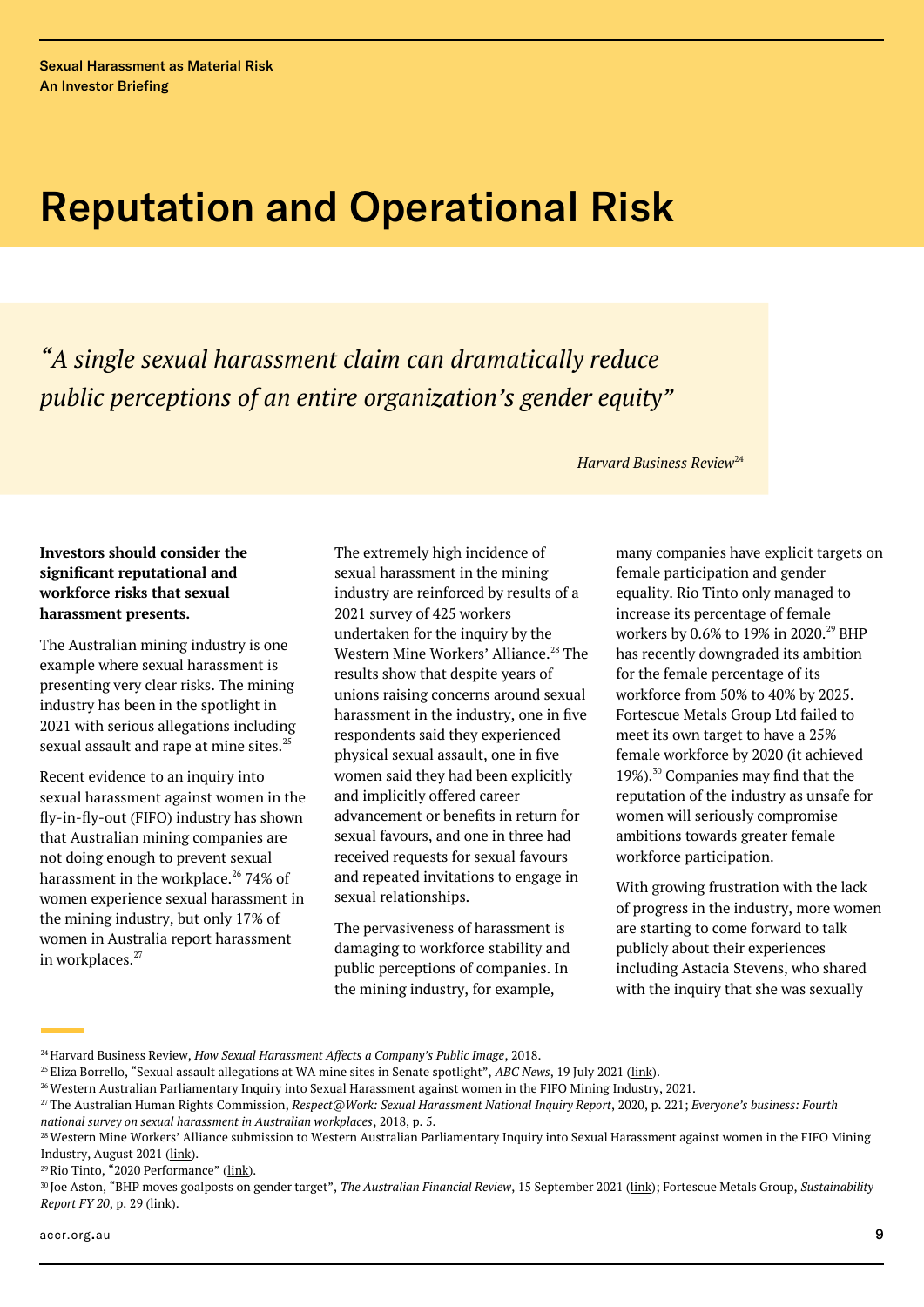harassed at both Rio Tinto and Fortescue worksites.<sup>31</sup> Sexual harassment may impact a company that is seeking to increase diversity and inclusion. People of CALD (culturally and linguistically diverse) backgrounds – particularly migrant workers, refugees or others on temporary visas – are disproportionately represented among victims of exploitative workplace practices.<sup>32</sup> The 2018 University of Sydney *Women and the Future of Work* report found that women born in Asia and Culturally and Linguistically Diverse women reported experiencing sexual harassment at twice the rate of the surveyed population. $33$ LGBTQI and Aboriginal and Torres Strait Islander workers are also more likely to experience workplace sexual harassment.<sup>34</sup> Ensuring that prevention and response is appropriate for all groups within a workplace will be key to addressing risk and meeting diversity and inclusion targets.

As well as posing a reputational risk to companies, sexual harassment has the potential to cause operational and workforce disruptions. West Australian Mines and Petroleum Minister Bill Johnston said in August 2021 that a failure to report incidents to the government could weaken the industry's case to bring overseas workers in Western Australia to ease labour and skills shortages.<sup>35</sup>

The need for improved prevention and response measures is not exclusive to the mining and finance sectors. Sexual harassment is pervasive and widespread across the public and private sectors.

The alleged rape of staffer Brittany Higgins prompted a review of parliamentary practice; a senior firefighter has launched legal action against Fire Rescue Victoria; and a government review into sexual harassment in Victorian courts found that 61 per cent of female lawyers had personally experienced sexual harassment while working in the state.<sup>36</sup> Universities have also been in the spotlight with widespread reports of sexual harassment of both students and staff.<sup>37</sup>

However, unlike the public sector and non-listed companies, investors have a financial stake in publicly listed companies. Timely reporting by ASX companies of information on sexual harassment prevention and response is necessary to ensure investors have relevant information to assess company performance and governance of these issues. Listed companies can become examples of good practice that can be replicated by non-listed companies and institutions. Investors have the ability to ask key questions to investees and can become an important force for supporting improvements in the companies they hold. ▪

<sup>31</sup>Eliza Borrello, Eliza Laschon, "Sexual harassment inquiry told female mine worker allegedly propositioned for sex at Rio Tinto, FMG", 17 September 2021 ([link\)](https://www.abc.net.au/news/2021-09-17/female-rio-tinto-fmg-worker-sexual-harassment-allegations/100471206).

<sup>32</sup>Human Rights Commission, *Respect@Work: National Inquiry into Sexual Harassment in Australian Workplaces*, p. 208.

<sup>33</sup>Marian Baird, Rae Cooper, Elizabeth Hill, Elspeth Probyn and Ariadne Vromen, *Women and the Future of Work*, 2018 [\(link\)](https://www.sydney.edu.au/content/dam/corporate/documents/business-school/research/women-work-leadership/women-and-the-future-of-work.pdf).

<sup>34</sup>Human Rights Commission, *Respect@Work: National Inquiry into Sexual Harassment in Australian Workplaces*, p. 192–200.

<sup>&</sup>lt;sup>35</sup> Brad Thompson, "Mining giants face outrage over sex crimes silence", *The Australian Financial Review*, 20 August 2021 [\(link\)](https://www.afr.com/companies/mining/mining-giants-face-outrage-over-sex-crimes-silence-20210820-p58kjc).

<sup>36</sup>Josh Bornstein, "Why change at the top will make women feel safer", *The Age*, 15 September 2021 ([link\)](https://www.theage.com.au/national/victoria/why-change-at-the-top-will-make-women-feel-safer-20210910-p58qm3.html); Review of Sexual Harassment in Victorian Courts, 2021 [\(link\)](https://www.shreview.courts.vic.gov.au/).

<sup>37</sup>"WA universities report dozens of sexual assault and harassment complaints on students and staff", *The West Australian*, 6 September 2021; The Australian Human Rights Commission conducted a national, independent survey of university students to gain greater insight into the nature, prevalence and reporting of sexual assault and sexual harassment at Australian universities.It found that around half of all university students (51%) were sexually harassed on at least one occasion in 2016.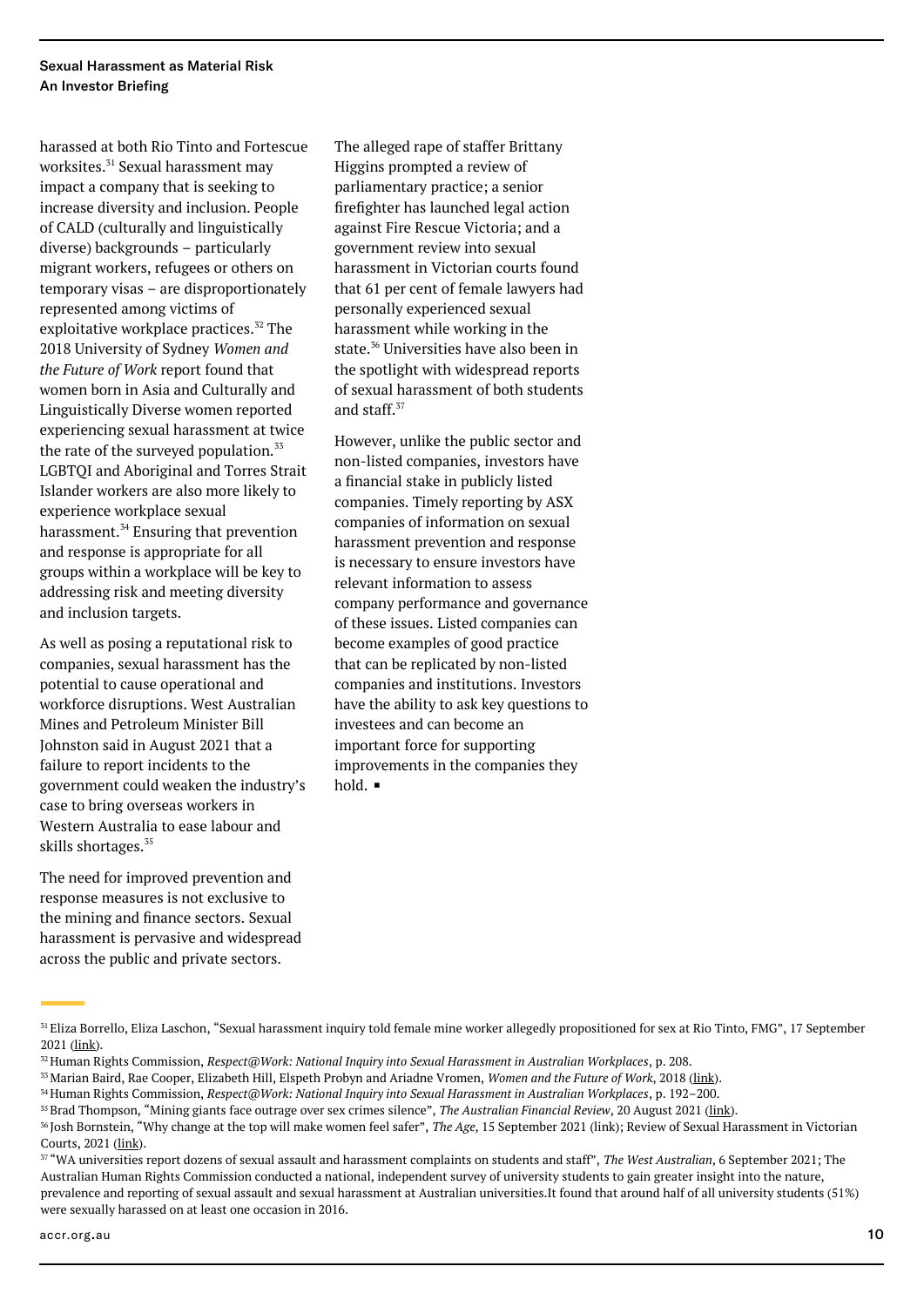### <span id="page-10-0"></span>Governance Risk

Boards must be attentive to sexual harassment prevention and response in order to meet their legal duties to act with reasonable care and diligence, which includes considering foreseeable risks. Recent research by ACSI found that very few boards are currently assuming responsibility and accountability. *Equality Across the Board* found that less than one-fifth of ASX 200 boards (19%) acknowledge that the board has primary responsibility and accountability for the prevention of and response to sexual harassment.<sup>38</sup> This needs to change if boards want to ensure that the company is taking adequate action to prevent the risk of sexual harassment. In addition to boards' legal duties, boards also face legal risks.

Employers and their boards can be held vicariously liable for sexual harassment under anti-discrimination laws and in breach of their obligations under workplace health and safety laws.<sup>39</sup>

The risk of breaching safety laws came into focus during the West Australian Inquiry into Sexual Harassment Against Women in the FIFO Mining Industry when the Department of Mines, Industry Regulation and Safety (DMIRS) highlighted reporting failures and possible breaches of the Mines Safety and Inspection (MSI) Act in its submission.<sup>40</sup>

In order to effectively manage these risks, boards should treat sexual harassment with the same priority level as as workplace health and safety, with high expectations of senior leaders to assess and mitigate the risk. The Australian Institue of Company Directors report, which draws on Champions of Change Coalition guidance, finds that boards need to be actively engaged in and informed about the company's sexual harassment response across a number of areas including risk assessment, policies and procedures, consequence management and accountability, recruitment and reward, investigation, support, and external transparency.<sup>41</sup>

▪

<sup>38</sup>Australian Human Rights Commission, Equality Across the Board, 2021.

<sup>39</sup> Australian Institute of Company Directors, *Governance Snapshot: The Board's Role in Responding to Workplace Sexual Harassment – a 'Complainant-Centric' Approach*, August 2021, p. 6.

<sup>40</sup>Department of Mines, Industry Regulation and Safety submission to Western Australian Parliamentary Inquiry into Sexual Harassment against women in the FIFO Mining Industry, August 2021.

<sup>41</sup> Australian Institute of Company Directors, *Governance Snapshot: The Board's Role in Responding to Workplace Sexual Harassment – a 'Complainant-Centric' Approach*, August 2021.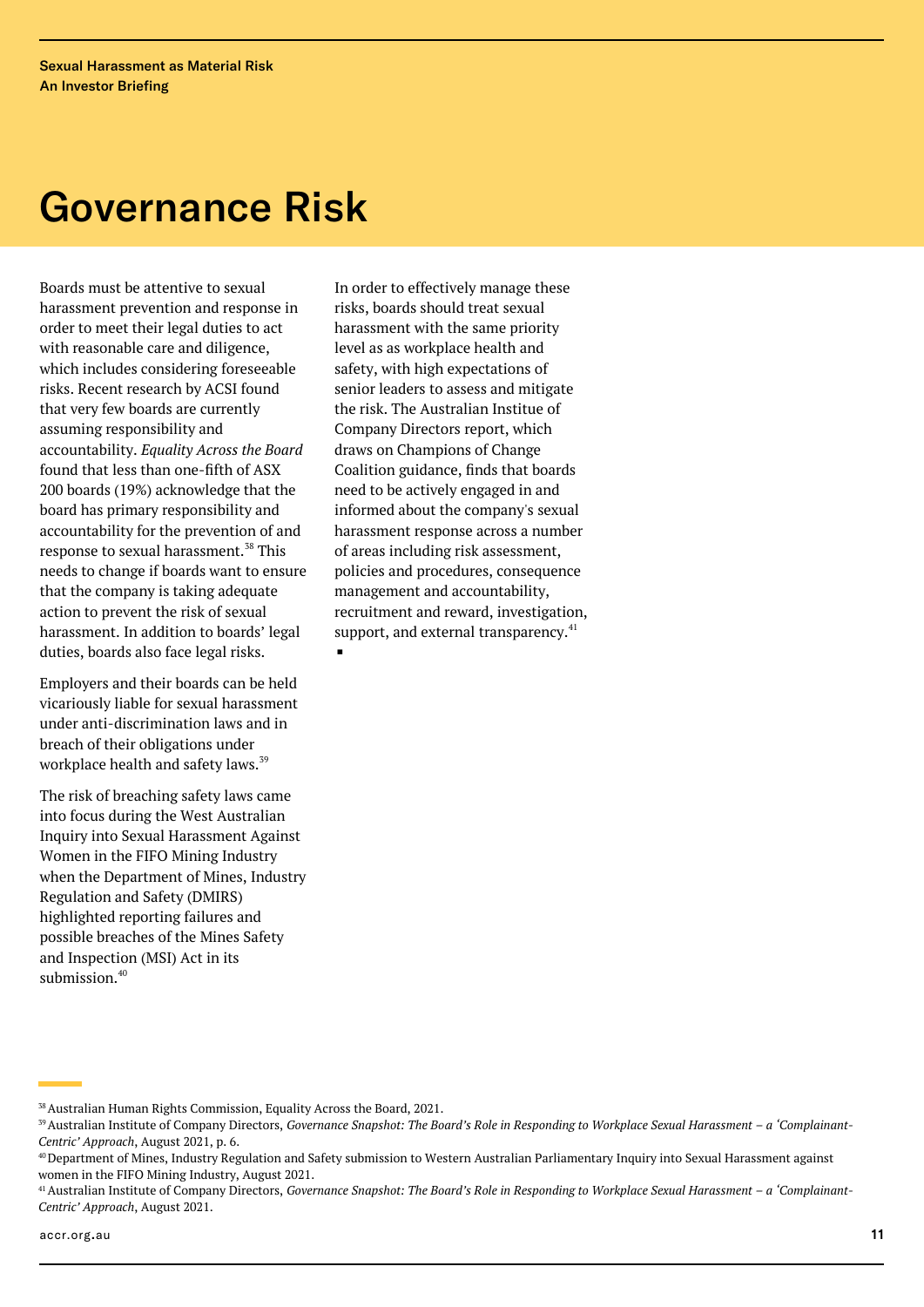### <span id="page-11-0"></span>Transparency is Key

*Transparency is an effective, relatively low-cost mechanism for engineering positive change.*

Respect@Work report 2020<sup>42</sup>

### **Companies should publish detailed information on prevention and response measures.**

*Equality Across the Board* found that less than one third of ASX200 companies that responded to their survey reported information relevant to sexual harassment. 14% of respondents did not report at all.<sup>43</sup> The report underlined the importance of transparency as a solution rather than a problem for addressing sexual harassment, noting that "information must be analysed, shared and acted upon for it to be useful. If information is not appropriately escalated within an organisation, risk cannot be effectively and proactively managed by those responsible."<sup>44</sup>

*Respect@Work* also emphasised greater transparency as an important measure: "greater awareness regarding incidents, reporting and the ways in which workplaces respond to sexual harassment ultimately serve to inform workplace leaders and assist board

members in discharging their duties relating to managing non-financial risk (...).<sup>45</sup> The call for more disclosure is repeated by the Australian Institute for Company Directors in *The Board's Role in Responding to Workplace Sexual Harassment*. The report found that "longer-term, proactively supporting greater transparency can address systemic drivers of sexual harassment and improve culture within an organisation."<sup>46</sup>

Reporting on the overall number of incidents per year is one step that BHP, Rio Tinto and Fortescue Metals Group have taken, but there is much more information that needs to be shared for investors to be able to assess whether companies are addressing prevention and response comprehensively.

Companies can start publicly sharing key policies, procedures and risk assessments to demonstrate a culture of accountability and show in detail

the range of actions the company is undertaking to prevent and address sexual harassment. ■

<sup>42</sup>Australian Human Rights Commission, *Respect@Work*, 2020, p. 628.

<sup>43</sup>Australian Human Rights Commission, *Equality Across the Board*, 2021, p. 14.

<sup>44</sup>Australian Human Rights Commission, *Equality Across the Board*, 2021.

<sup>45</sup>Australian Human Rights Commission, *Respect@Work*, 2020, p. 629.

<sup>46</sup> Australian Institute of Company Directors, *Governance Snapshot: The Board's Role in Responding to Workplace Sexual Harassment – a 'Complainant-Centric' Approach*, August 2021.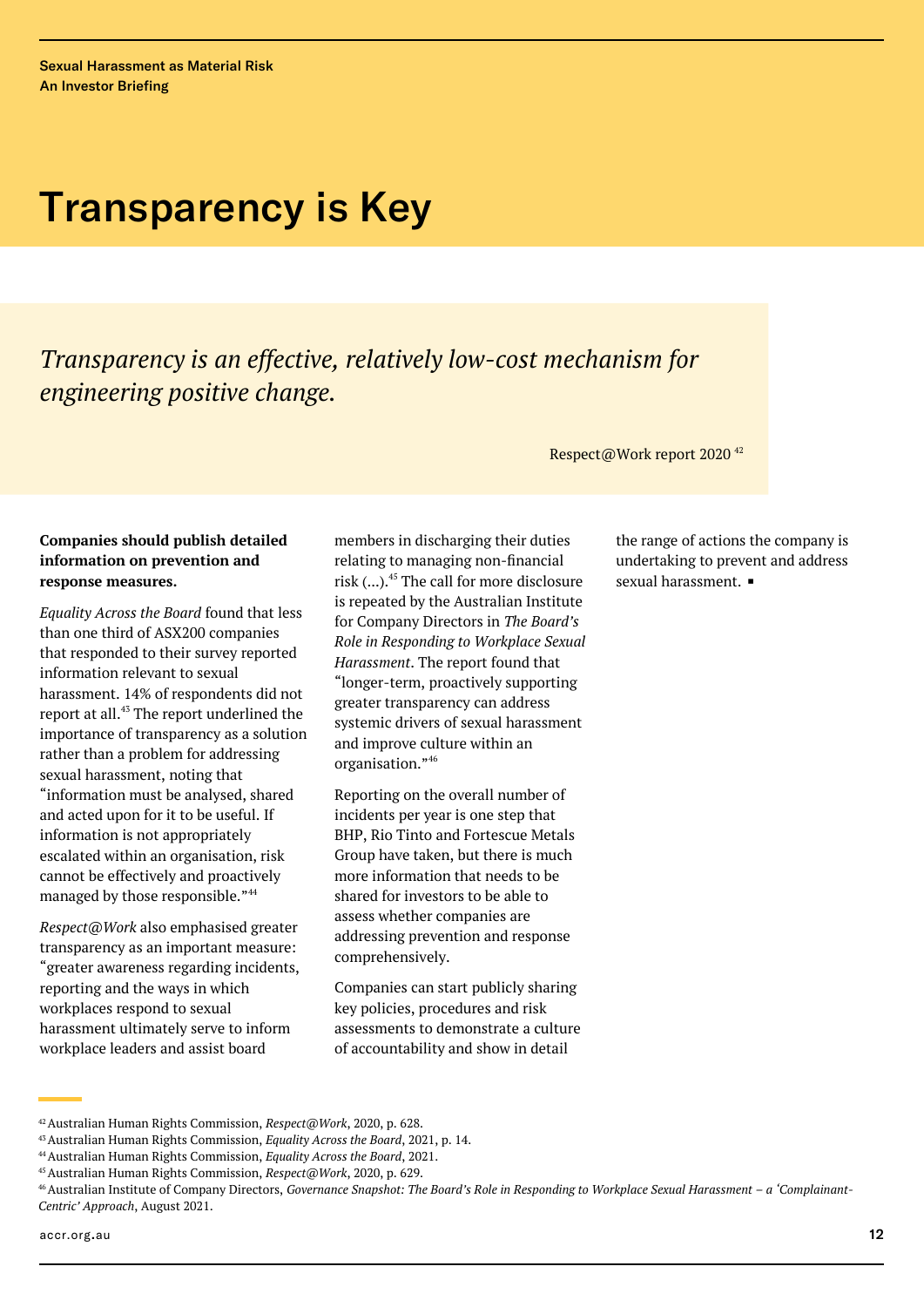### *In the case of workplace sexual harassment, sunlight is the best disinfectant*

Natasha Lamb Managing Partner, Arjuna Capital

### <span id="page-12-0"></span>WHAT COMPANIES SHOULD BE REPORTING

This section outlines key indicators that companies should publicly report against for investors.

In order to demonstrate a systematic and thorough approach to prevention and response, companies need to disclose how they are implementing the Respect@Work seven domains of change. Each domain outlines actions that companies could take in each of these areas. The following indicators are part of a set of questions that ACCR will be asking top ASX100 companies in the extractives and financial services industries. Findings will be published in the first half of 2022.

- 1. Leadership
- 2. Risk assessment and transparency
- 3. Culture
- 4. Knowledge
- 5. Support
- 6. Reporting
- 7. Measuring

### *1. Leadership—the development and display of strong leadership, that contributes to cultures that prevent workplace sexual harassment.*

- Is preventing and managing incidents and risks of sexual harassment part of Directors' responsibilities?
- Is sexual harassment treated the same as workplace health and safety at the board level with the same expectations on senior leaders to assess and mitigate risk?

*2. Risk assessment and transparency—greater focus on identifying and assessing risk, learning from past experience and transparency about sexual harassment, both within and outside of workplaces, to mitigate the risk it can pose to businesses. This can help improve understanding of these issues and encourage continuous improvement in workplaces.*

- Has the company undertaken an assessment (within the last two years) to identify drivers and hazards that may lead to sexual harassment in the company?
- Does the company share de-identified or aggregated data about sexual harassment that occurs in the workplace at periodic intervals, including providing information on what steps were taken to resolve complaints and how long this process took?

*3. Culture—the building of cultures of trust and respect, that minimise the risk of sexual harassment occurring and, if it does occur, ensure it is dealt with in a way that minimises harm to workers. This includes the role of policies and human resources practices in setting organisational culture.*

- Do the company sexual harassment policies and processes sit alongside or within a broader gender equality strategy that addresses the four gendered drivers of sexual harassment?<sup>47</sup>
- Has the company considered the experiences of different groups of workers in measures to create a workplace culture where sexual harassment will not be tolerated?

<sup>&</sup>lt;sup>47</sup> OurWatch, "The gendered drivers of violence" [\(link\)](https://www.ourwatch.org.au/the-issue/).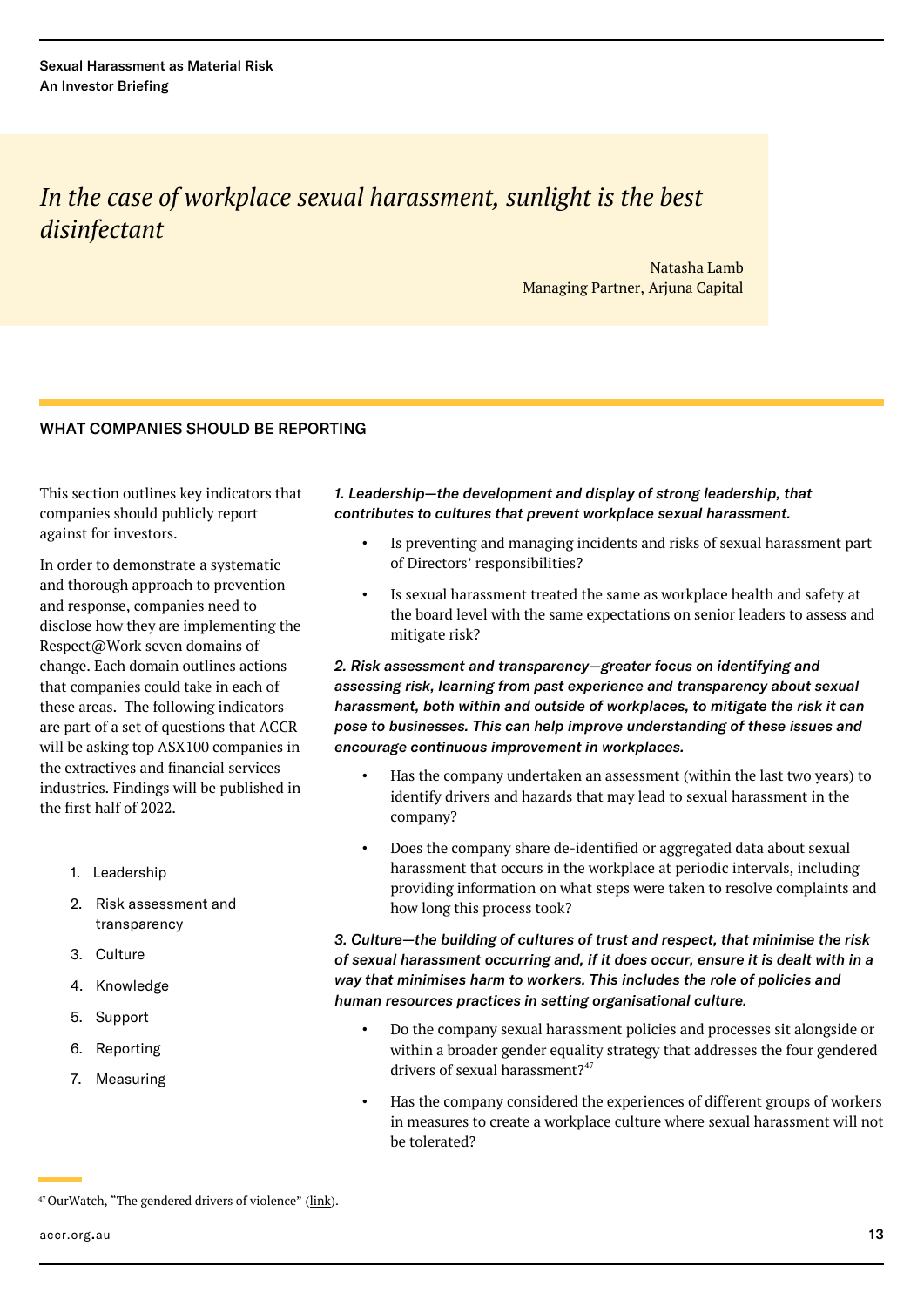*4. Knowledge—new and better approaches to workplace education and training, to demonstrate an employer's commitment to addressing sexual harassment and initiate change by developing a collective understanding of expected workplace behaviours and processes.*

- Are workers and managers at all levels provided mandatory training on how to prevent sexual harassment, how to respond if they experience or witness sexual harassment and how to report it?
- Are board directors and CEOs provided mandatory training on how to prevent sexual harassment and their responsibilities?

### *5. Support—prioritising worker wellbeing and provision of support to workers before they make a report, after they report and during any formal processes.*

- Has the company publicly committed to the ability for workers to speak openly about experiences in a manner and at a time of their choosing?
- Has the company made a public commitment to avoid the use of nondisclosure contracts in agreements unless a non-disclosure contract is requested by the victim?

*6. Reporting—increasing the options available to workers to report workplace sexual harassment and address barriers to reporting. Creating new ways for employers to intervene to address sexual harassment, other than launching a formal investigation. Adopting a victim-centred approach to the way investigations are conducted when a report is made to minimise unnecessary harm to workers.*

- Does the company provide victims of sexual harassment with multiple avenues to get information and support, and raise concerns including less formal options?
- Does the company have a victim-centred approach to the way that it addresses sexual harassment complaints?

### *7. Measuring—the collection of data at a workplace-level and industry-level to help improve understanding of the scope and nature of the problem posed by sexual harassment.*

• Has the company publicly disclosed the process (including timelines) and expectations for investigations as well as the actions that may result if an individual is found to have engaged in sexual harassment?<sup>48</sup>

<sup>48</sup> Minerals Council of Australia, *Industry Code on Eliminating Sexual Harassment*, March 2021.